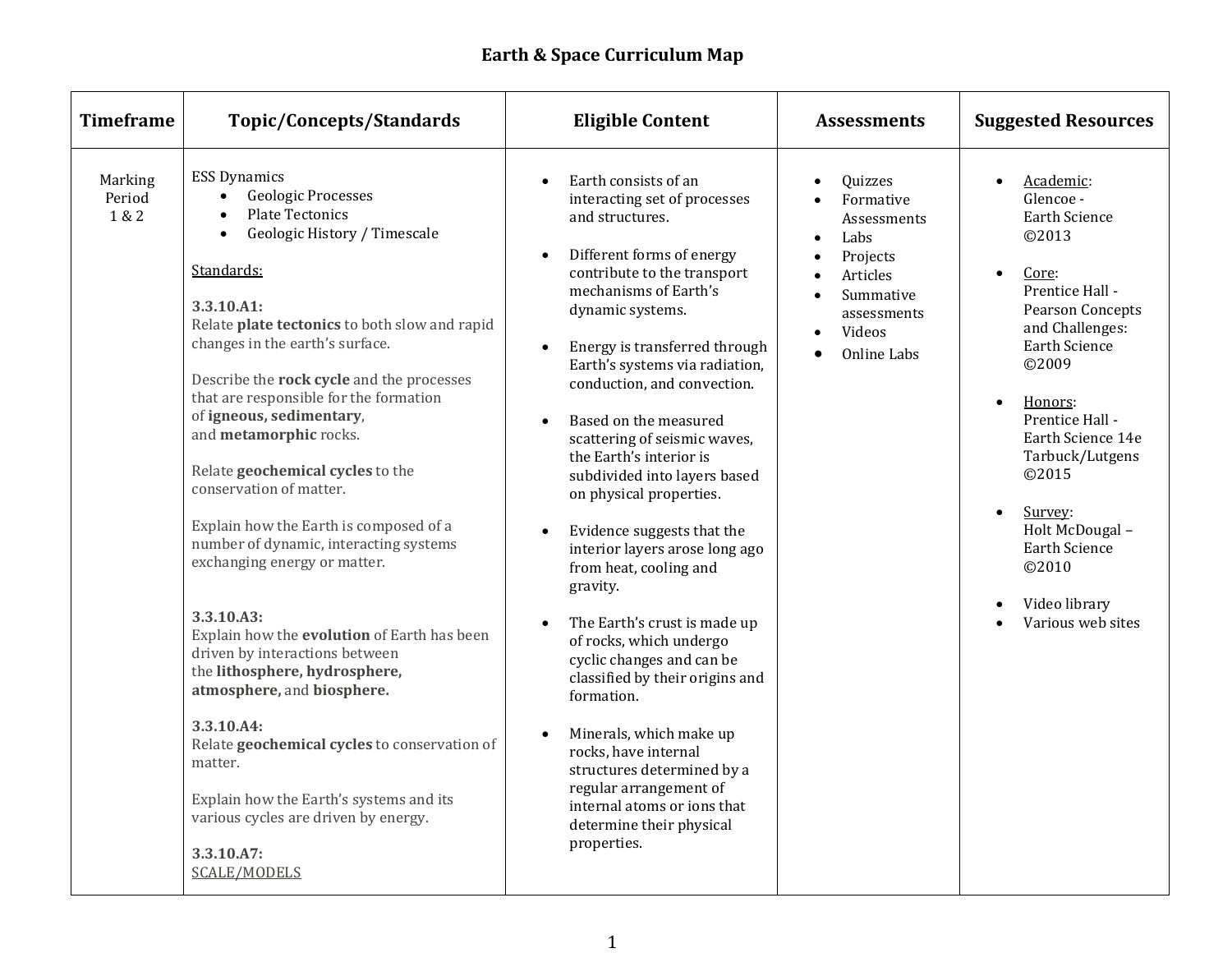| The surface features of the<br>$\bullet$<br>Interpret and create models of the Earth's<br>earth change as a result of<br>physical features in various mapping<br>observable physical and<br>chemical processes.<br>representations.<br><b>CONSTANCY AND CHANGE</b><br>Movement of the Earth's crust<br>by Plate tectonics contributes to<br>changes in the surface of the<br>Relate constancy and change to the<br>earth.<br>hydrologic and geochemical cycles.                                                                                                                                                                                                                                                                                                                                                                                                                                                                                                                                                                                                                                                           |  |
|---------------------------------------------------------------------------------------------------------------------------------------------------------------------------------------------------------------------------------------------------------------------------------------------------------------------------------------------------------------------------------------------------------------------------------------------------------------------------------------------------------------------------------------------------------------------------------------------------------------------------------------------------------------------------------------------------------------------------------------------------------------------------------------------------------------------------------------------------------------------------------------------------------------------------------------------------------------------------------------------------------------------------------------------------------------------------------------------------------------------------|--|
|                                                                                                                                                                                                                                                                                                                                                                                                                                                                                                                                                                                                                                                                                                                                                                                                                                                                                                                                                                                                                                                                                                                           |  |
| <b>SCALE</b><br>Earth History: How the Earth<br>Apply an appropriate scale to illustrate major<br>$\bullet$<br>formed and how it has changed<br>events throughout geologic time.<br>to its present conditions. How<br>CONSTANCY/CHANGE<br>life has changed and how it has<br>Describe factors that contribute to global<br>changed the Earth.<br>climate change.                                                                                                                                                                                                                                                                                                                                                                                                                                                                                                                                                                                                                                                                                                                                                          |  |
| Explain the difference between<br>3.3.10.A8:<br>$\bullet$<br>absolute age and relative age,<br>Compare and contrast scientific<br>$\bullet$<br>and how they are used to order<br>theories.<br>past events.<br>Know that both direct and indirect<br>observations are used by scientists<br>Describe and identify some of<br>$\bullet$<br>to study the natural world and<br>the major events that occur on<br>universe.<br>the geologic time scale.<br>Identify questions and concepts that<br>$\bullet$<br>guide scientific investigations.<br>Formulate and revise explanations<br>$\bullet$<br>and models using logic and evidence.<br>Recognize and analyze alternative<br>$\bullet$<br>explanations and models.<br>Explain the importance of accuracy<br>$\bullet$<br>and precision in making valid<br>measurements.<br>3.3.12.A1:<br>Explain how parts are related to other parts<br>in weather systems, solar systems, and earth<br>systems, including how the output from one<br>part can become an input to another part.<br>Analyze the processes that cause the<br>movement of material in the Earth's systems. |  |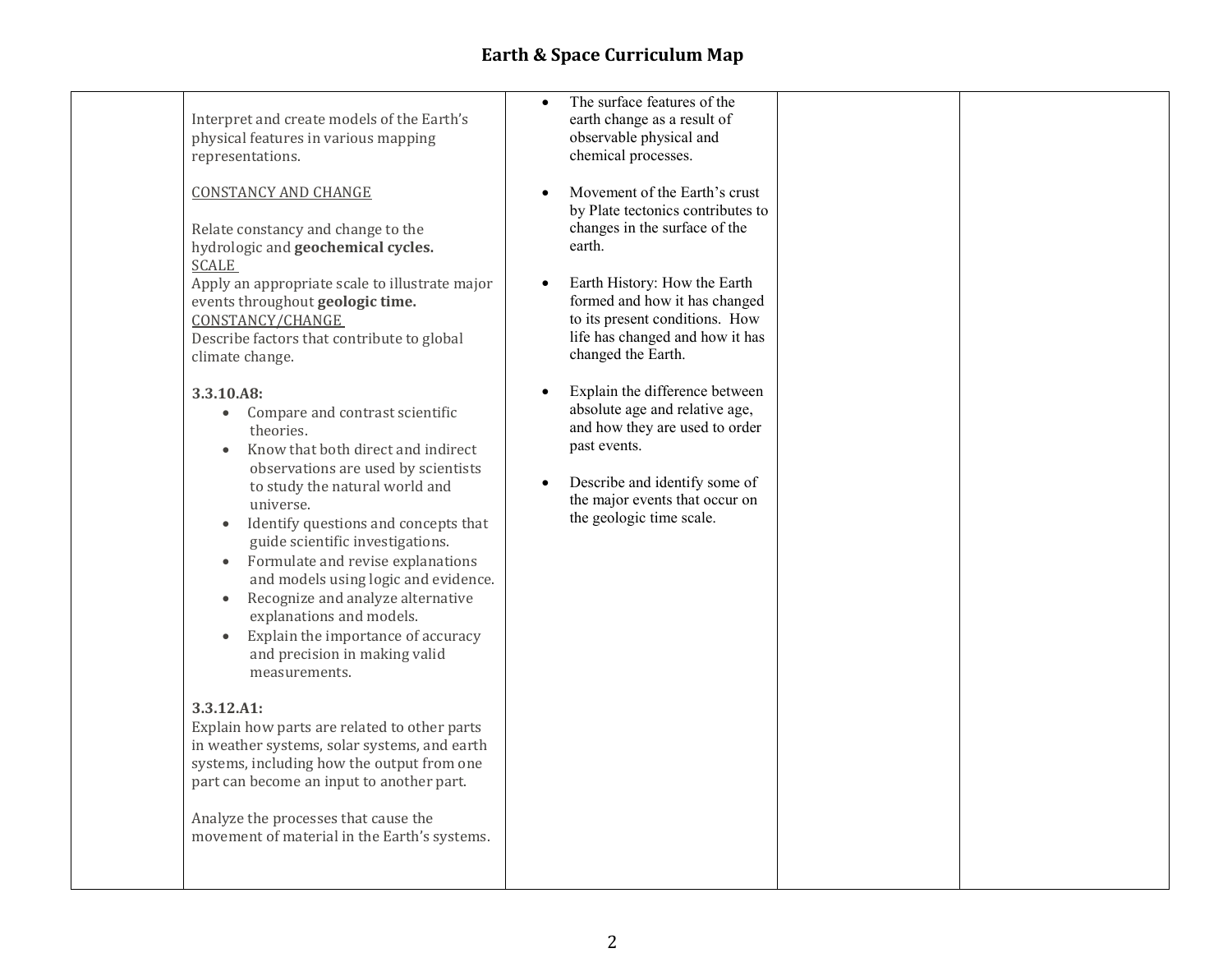| Classify Earth's internal and external sources<br>of energy such as radioactive decay,<br>gravity, and solar energy                                                                                         |  |  |
|-------------------------------------------------------------------------------------------------------------------------------------------------------------------------------------------------------------|--|--|
| 3.3.12.A3:<br>Describe the absolute and relative dating<br>methods used to measure geologic time,<br>such as index fossils, radioactive dating, law<br>of superposition, and crosscutting<br>relationships. |  |  |
| 3.3.12.A4:<br>Classify Earth's internal and external sources<br>of energy such as radioactive decay, gravity,<br>and solar energy.                                                                          |  |  |
| Relate the transfer of energy through<br>radiation, conduction, and convection to<br>global atmospheric processes.                                                                                          |  |  |
| 3.3.12.A7:<br><b>MODELS</b><br>Interpret and analyze a combination of<br>ground-based observations, satellite data,<br>and computer models to demonstrate<br>Earth systems and their interconnections.      |  |  |
| CONSTANCY/CHANGE<br>Infer how human activities may impact the<br>natural course of Earth's cycles.                                                                                                          |  |  |
| <b>PATTERNS</b><br>Summarize the use of data in<br>understanding seismic events,<br>meteorology, and geologic time.                                                                                         |  |  |
| 3.3.12.A8:<br>Examine the status of existing<br>$\bullet$<br>theories.<br>Evaluate experimental information<br>$\bullet$<br>for relevance and adherence to<br>science processes.                            |  |  |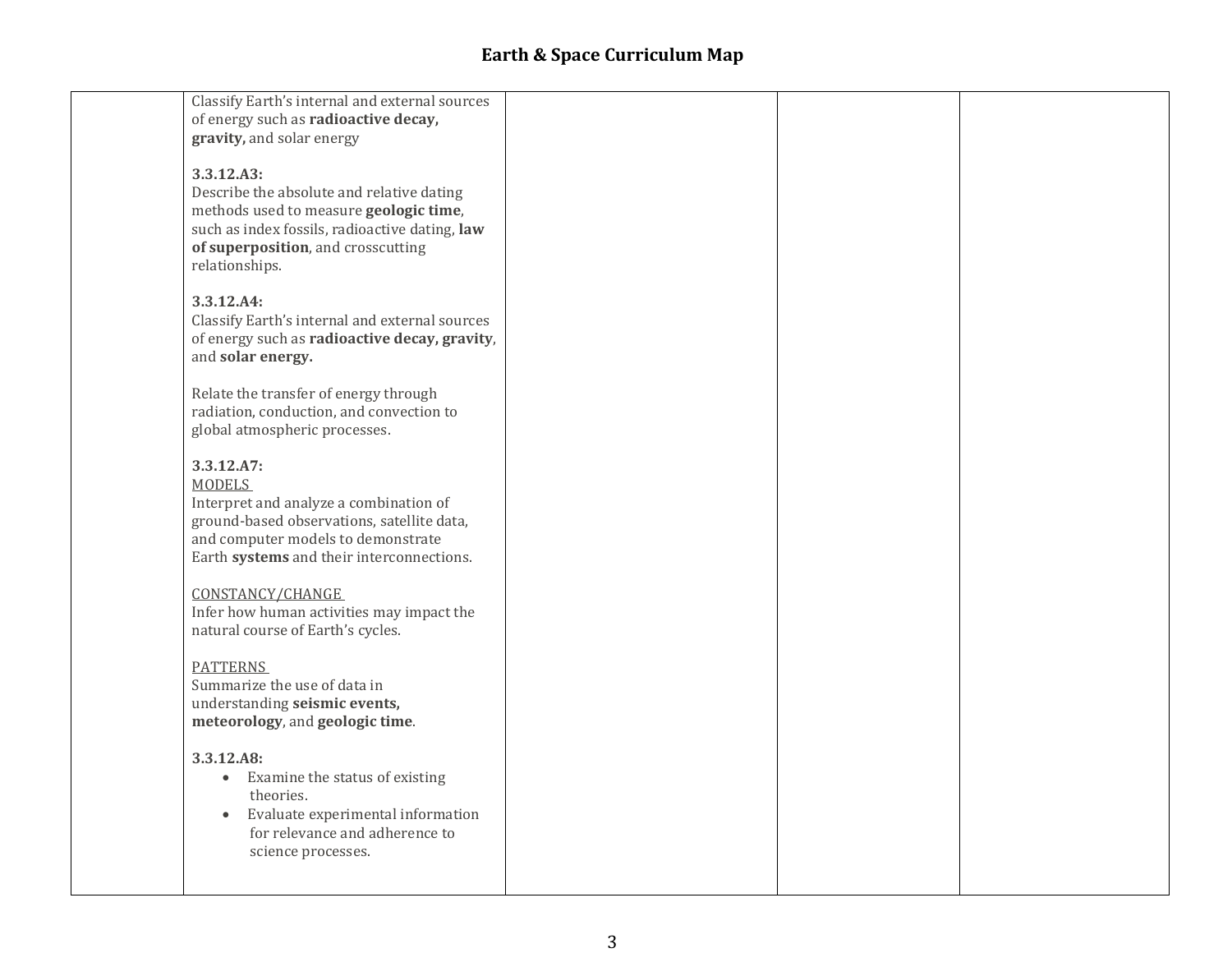| $\bullet$<br>conditions.<br>$\bullet$<br>$\bullet$<br>argument.                                                                                                                                                                                            | Judge that conclusions are consistent<br>and logical with experimental<br>Interpret results of experimental<br>research to predict new information,<br>propose additional investigable<br>questions, or advance a solution.<br>Communicate and defend a scientific |                                                                                                                                                                                                                                                                                                                                                                                                                                                                                                                                                |  |
|------------------------------------------------------------------------------------------------------------------------------------------------------------------------------------------------------------------------------------------------------------|--------------------------------------------------------------------------------------------------------------------------------------------------------------------------------------------------------------------------------------------------------------------|------------------------------------------------------------------------------------------------------------------------------------------------------------------------------------------------------------------------------------------------------------------------------------------------------------------------------------------------------------------------------------------------------------------------------------------------------------------------------------------------------------------------------------------------|--|
| Atmosphere-Ocean-Land Interaction<br>$\bullet$<br>$\bullet$<br>$\bullet$<br>Moisture<br>$\bullet$<br>Climate Variability<br>$\bullet$<br>$\bullet$                                                                                                         | Radiation / Energy Budget<br>Temperature/Heat Transfer<br>Water Cycle / Distribution of<br>Atmosphere/ Ocean Circulation<br><b>Interpreting Weather Maps</b>                                                                                                       | The atmosphere is a uniform mixture<br>of gases that decrease in temperature<br>and pressure with increasing altitude.<br>Based on systematic, measurable<br>changes in physical properties, the<br>atmosphere is subdivided into<br>different layers.                                                                                                                                                                                                                                                                                         |  |
| Standards:<br>3.3.10.A1:<br>changes in the earth's surface.<br>that are responsible for the formation<br>of igneous, sedimentary,<br>and metamorphic rocks.<br>Relate geochemical cycles to the<br>conservation of matter.<br>exchanging energy or matter. | Relate plate tectonics to both slow and rapid<br>Describe the rock cycle and the processes<br>Explain how the Earth is composed of a<br>number of dynamic, interacting systems                                                                                     | Unequal heating of the surface of the<br>earth contributes to global circulation<br>patterns, climate, and weather.<br>Changes in atmospheric composition<br>can lead to changes in the intensity<br>and composition of sunlight reaching<br>the Earth's surface that can be<br>observed and measured.<br>Climate measurably changes over<br>time due to natural and human<br>processes.<br>Weather is the result of complex<br>interactions between atmospheric<br>pressure, land conditions, and ocean<br>temperatures that can be measured. |  |
| 3.3.10.A3:<br>driven by interactions between<br>the lithosphere, hydrosphere,<br>atmosphere, and biosphere.                                                                                                                                                | Explain how the evolution of Earth has been                                                                                                                                                                                                                        |                                                                                                                                                                                                                                                                                                                                                                                                                                                                                                                                                |  |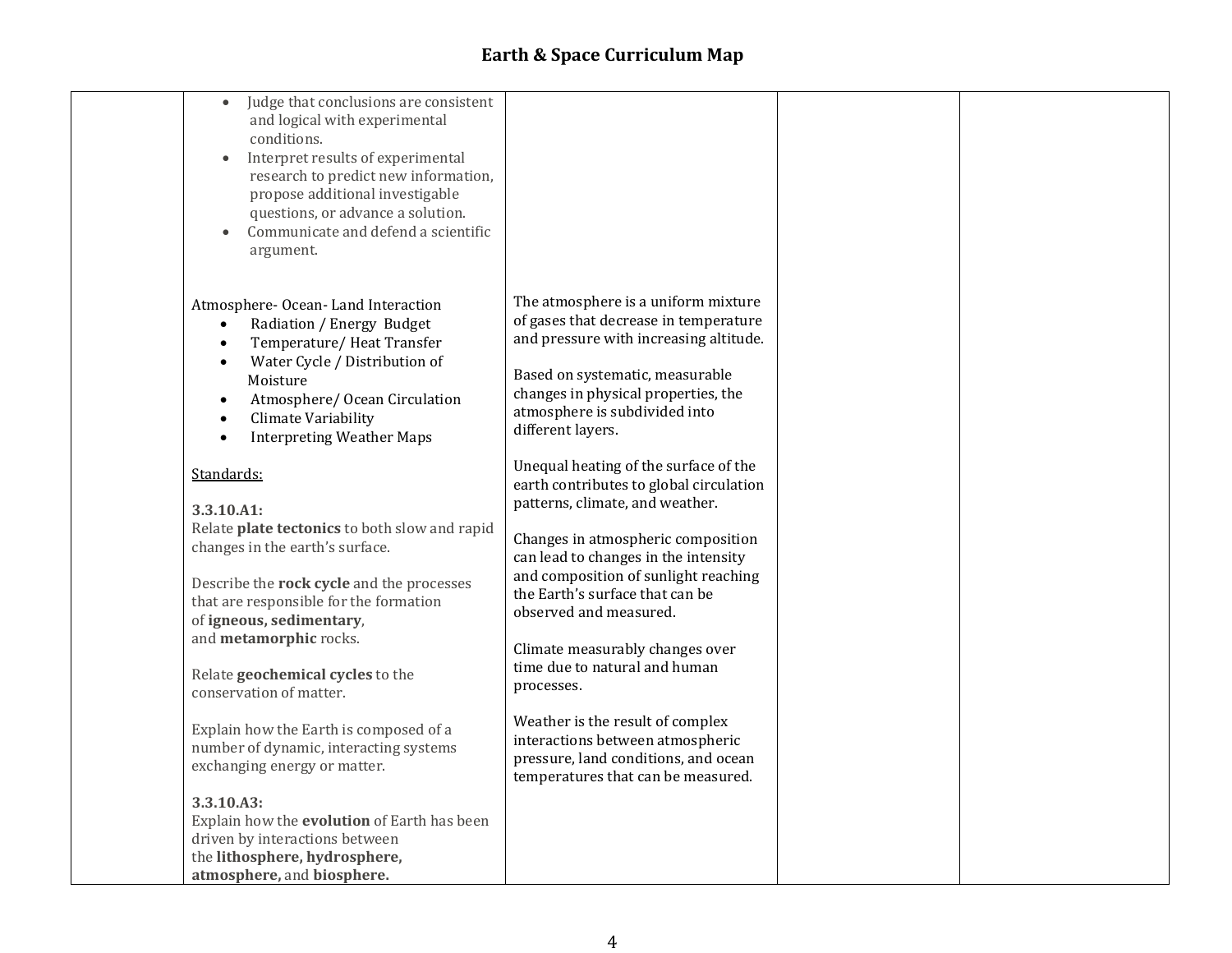| 3.3.10.A5:<br>Explain how there is only one ocean.                                                                                                                                                                                                                                                                                                                                                                                                                                                                                                                        |  |  |
|---------------------------------------------------------------------------------------------------------------------------------------------------------------------------------------------------------------------------------------------------------------------------------------------------------------------------------------------------------------------------------------------------------------------------------------------------------------------------------------------------------------------------------------------------------------------------|--|--|
| Explain the processes of the hydrologic<br>cycle.<br>Explain the dynamics of oceanic currents and<br>their relationship to global circulation within<br>the marine environment.                                                                                                                                                                                                                                                                                                                                                                                           |  |  |
| 3.3.10.A6:<br>Interpret meteorological data to describe<br>and/or predict weather.                                                                                                                                                                                                                                                                                                                                                                                                                                                                                        |  |  |
| Explain the phenomena that cause global<br>atmospheric processes such as<br>storms, currents, and wind patterns.                                                                                                                                                                                                                                                                                                                                                                                                                                                          |  |  |
| 3.3.10.A8:<br>Compare and contrast scientific<br>$\bullet$<br>theories.<br>Know that both direct and indirect<br>$\bullet$<br>observations are used by scientists<br>to study the natural world and<br>universe.<br>Identify questions and concepts that<br>guide scientific investigations.<br>Formulate and revise explanations<br>$\bullet$<br>and models using logic and evidence.<br>Recognize and analyze alternative<br>$\bullet$<br>explanations and models.<br>Explain the importance of accuracy<br>$\bullet$<br>and precision in making valid<br>measurements. |  |  |
| 3.3.12.A1:<br>Explain how parts are related to other parts<br>in weather systems, solar systems, and earth<br>systems, including how the output from one<br>part can become an input to another part.                                                                                                                                                                                                                                                                                                                                                                     |  |  |
| Analyze the processes that cause the<br>movement of material in the Earth's systems.                                                                                                                                                                                                                                                                                                                                                                                                                                                                                      |  |  |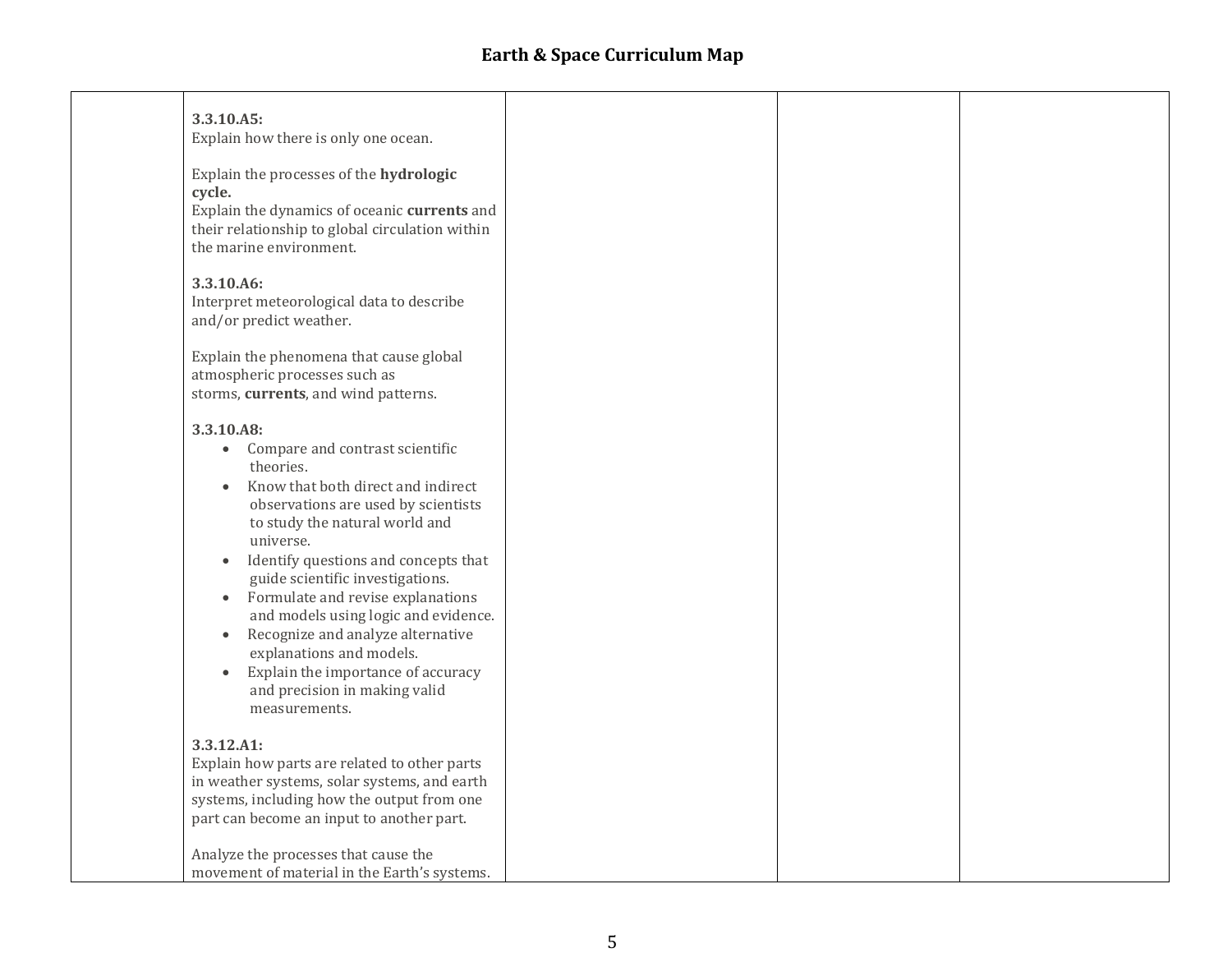| Classify Earth's internal and external sources<br>of energy such as radioactive decay,<br>gravity, and solar energy                                                                                    |  |  |
|--------------------------------------------------------------------------------------------------------------------------------------------------------------------------------------------------------|--|--|
| 3.3.12.A4:<br>Classify Earth's internal and external sources<br>of energy such as radioactive decay, gravity,<br>and solar energy.                                                                     |  |  |
| Relate the transfer of energy through<br>radiation, conduction, and convection to<br>global atmospheric processes.                                                                                     |  |  |
| 3.3.12.A5: Explain how the ocean dominates<br>the Earth's carbon cycle.                                                                                                                                |  |  |
| 3.3.12.A6:<br>Explain how the unequal heating of the<br>Earth's surface leads to atmospheric global<br>circulation changes, climate, local short term<br>changes, and weather.                         |  |  |
| Relate the transfer of energy<br>through radiation, conduction,<br>and convection to global atmospheric<br>processes.                                                                                  |  |  |
| 3.3.12.A7:<br><b>MODELS</b><br>Interpret and analyze a combination of<br>ground-based observations, satellite data,<br>and computer models to demonstrate<br>Earth systems and their interconnections. |  |  |
| CONSTANCY/CHANGE<br>Infer how human activities may impact the<br>natural course of Earth's cycles.                                                                                                     |  |  |
| <b>PATTERNS</b><br>Summarize the use of data in<br>understanding seismic events,<br>meteorology, and geologic time.                                                                                    |  |  |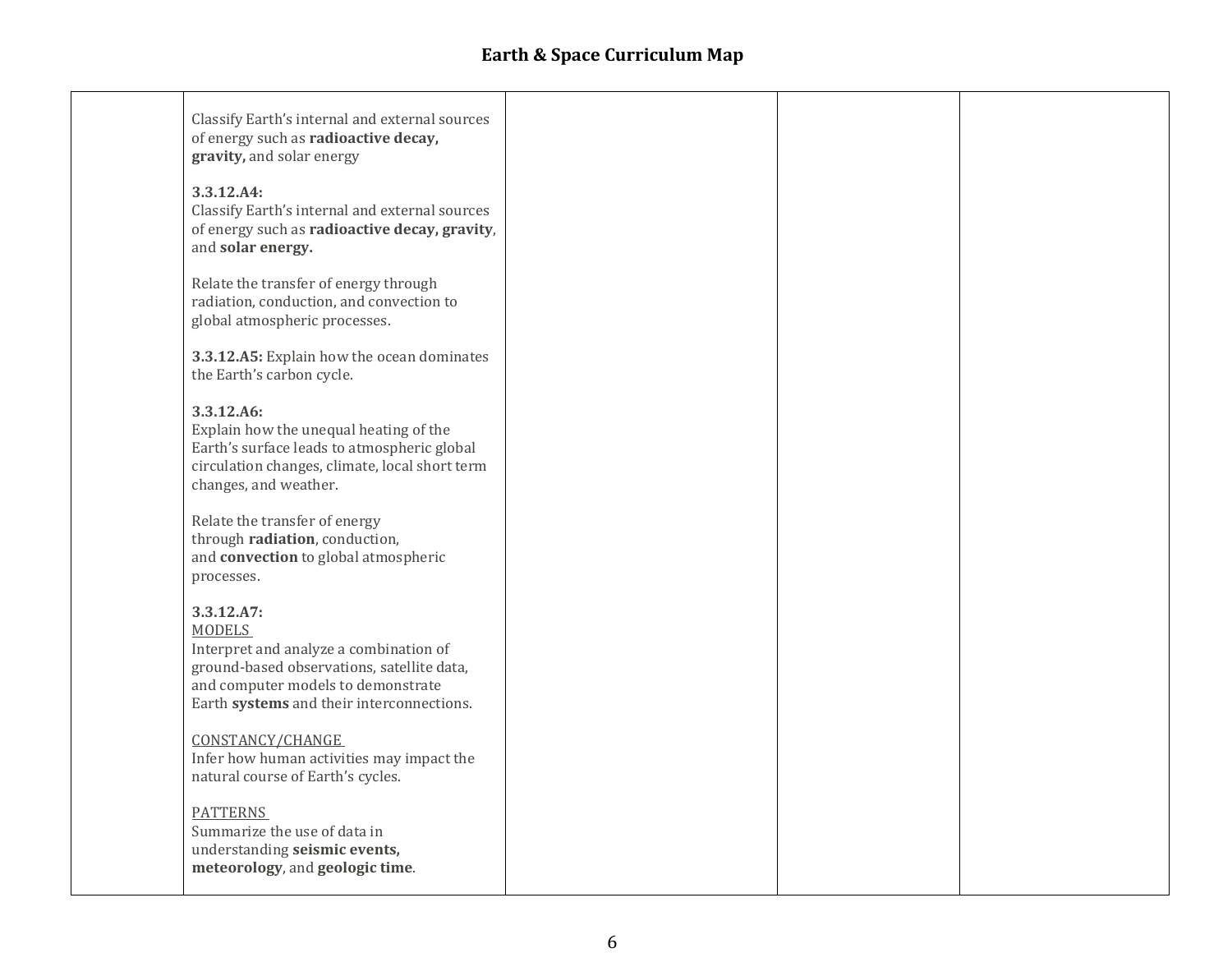| 3.3.12.A8:                                         |  |  |
|----------------------------------------------------|--|--|
| • Examine the status of existing                   |  |  |
| theories.                                          |  |  |
| Evaluate experimental information<br>$\bullet$     |  |  |
| for relevance and adherence to                     |  |  |
| science processes.                                 |  |  |
|                                                    |  |  |
| Judge that conclusions are consistent<br>$\bullet$ |  |  |
| and logical with experimental                      |  |  |
| conditions.                                        |  |  |
| Interpret results of experimental<br>$\bullet$     |  |  |
| research to predict new information,               |  |  |
| propose additional investigable                    |  |  |
| questions, or advance a solution.                  |  |  |
| Communicate and defend a scientific<br>$\bullet$   |  |  |
| argument.                                          |  |  |
|                                                    |  |  |
|                                                    |  |  |
|                                                    |  |  |
|                                                    |  |  |
|                                                    |  |  |
|                                                    |  |  |
|                                                    |  |  |
|                                                    |  |  |
|                                                    |  |  |
|                                                    |  |  |
|                                                    |  |  |
|                                                    |  |  |
|                                                    |  |  |
|                                                    |  |  |
|                                                    |  |  |
|                                                    |  |  |
|                                                    |  |  |
|                                                    |  |  |
|                                                    |  |  |
|                                                    |  |  |
|                                                    |  |  |
|                                                    |  |  |
|                                                    |  |  |
|                                                    |  |  |
|                                                    |  |  |
|                                                    |  |  |
|                                                    |  |  |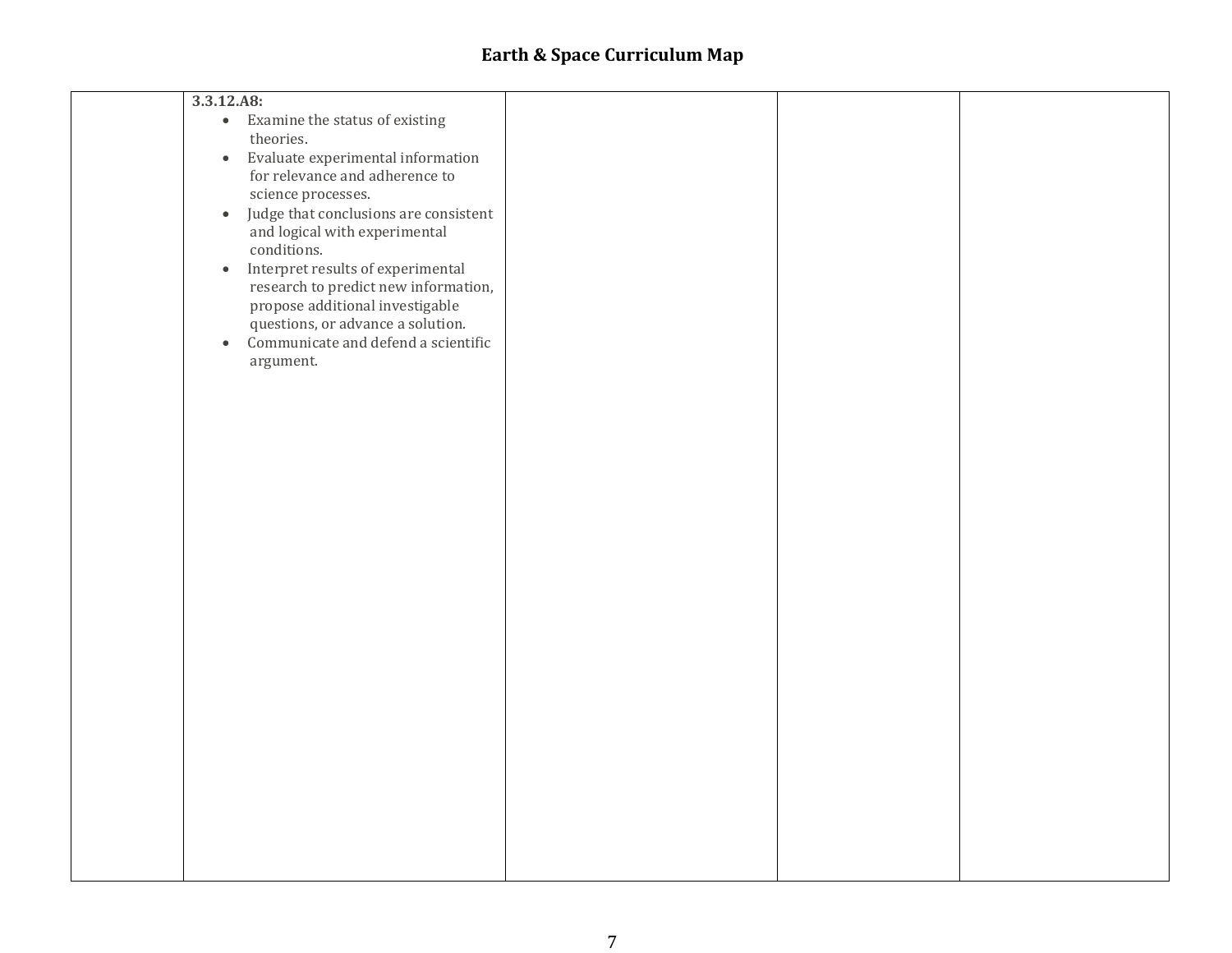| <b>Timeframe</b>           | <b>Topic/Concepts</b>                                                                                                                                                                                                                                                                                                                                                                                                                                                                                                                                                                                                                                                                                                                                                                                                                                                                                                                                                                                                                                                                                                                                          | <b>Eligible Content</b>                                                                                                                                                                                                                                                                                                                                                                                                                                                                                                                                                                                                                                                                                                                                                                                                                                                                                                                                            | <b>Assessments</b>                                                                                                                                 | <b>Suggested Resources</b>                                                                                                                                                                                                                                                                                                                                                      |
|----------------------------|----------------------------------------------------------------------------------------------------------------------------------------------------------------------------------------------------------------------------------------------------------------------------------------------------------------------------------------------------------------------------------------------------------------------------------------------------------------------------------------------------------------------------------------------------------------------------------------------------------------------------------------------------------------------------------------------------------------------------------------------------------------------------------------------------------------------------------------------------------------------------------------------------------------------------------------------------------------------------------------------------------------------------------------------------------------------------------------------------------------------------------------------------------------|--------------------------------------------------------------------------------------------------------------------------------------------------------------------------------------------------------------------------------------------------------------------------------------------------------------------------------------------------------------------------------------------------------------------------------------------------------------------------------------------------------------------------------------------------------------------------------------------------------------------------------------------------------------------------------------------------------------------------------------------------------------------------------------------------------------------------------------------------------------------------------------------------------------------------------------------------------------------|----------------------------------------------------------------------------------------------------------------------------------------------------|---------------------------------------------------------------------------------------------------------------------------------------------------------------------------------------------------------------------------------------------------------------------------------------------------------------------------------------------------------------------------------|
| Marking<br>Period<br>3 & 4 | Astronomy<br>Composition of universe<br>$\bullet$<br>Formation and history of universe<br>$\bullet$<br>Sun - Planet Relationships<br>$\bullet$<br>Earth - Sun Relationships<br>$\bullet$<br>Earth-Moon-Sun Relationships<br>$\bullet$<br>Composition and Processes on Sun<br>$\bullet$<br>Standards:<br>3.3.10.A8:<br>Compare and contrast scientific<br>$\bullet$<br>theories.<br>Know that both direct and indirect<br>$\bullet$<br>observations are used by scientists<br>to study the natural world and<br>universe.<br>Identify questions and concepts that<br>guide scientific investigations.<br>Formulate and revise explanations<br>and models using logic and<br>evidence.<br>Recognize and analyze alternative<br>explanations and models.<br>Explain the importance of accuracy<br>$\bullet$<br>and precision in making valid<br>measurements.<br>3.3.12.A1:<br>Explain how parts are related to other parts<br>in weather systems, solar systems, and earth<br>systems, including how the output from one<br>part can become an input to another part.<br>Analyze the processes that cause the<br>movement of material in the Earth's<br>systems. | The Earth exists in a solar<br>$\bullet$<br>system including the sun, the<br>planets, their moons, and<br>other smaller objects.<br>Objects in the solar system<br>are illuminated by sunlight.<br>Object brightness depends on<br>a number of factors.<br>Orbits are the result of a<br>perfect balance between the<br>forward motion of a body in<br>space, such as a planet or<br>moon, and the pull of gravity<br>on it from another body in<br>space, such as a large planet<br>or star resulting in near<br>circular or elliptical shapes.<br>The orbits and rotations of<br>$\bullet$<br>the Earth-moon-sun system<br>account for lunar and solar<br>eclipses, phases of the moon,<br>and tides.<br>The abundance of liquid<br>water makes the Earth<br>unique among the planets of<br>this solar system.<br>Direct and indirect<br>$\bullet$<br>measurements provide<br>evidence that the sun, Earth<br>and most of the planets<br>formed at the same time | Quizzes<br>Formative<br>Assessments<br>Labs<br>$\bullet$<br>Projects<br>Articles<br>Summative<br>assessments<br>Videos<br>$\bullet$<br>Online Labs | Academic:<br>$\bullet$<br>Glencoe -<br>Earth Science<br>©2013<br>Core:<br>$\bullet$<br>Prentice Hall -<br>Pearson Concepts<br>and Challenges:<br><b>Earth Science</b><br>©2009<br>Honors:<br>$\bullet$<br>Prentice Hall -<br>Earth Science 14e<br>Tarbuck/Lutgens<br>©2015<br>Survey:<br>Holt McDougal -<br><b>Earth Science</b><br>©2010<br>Video library<br>Various web sites |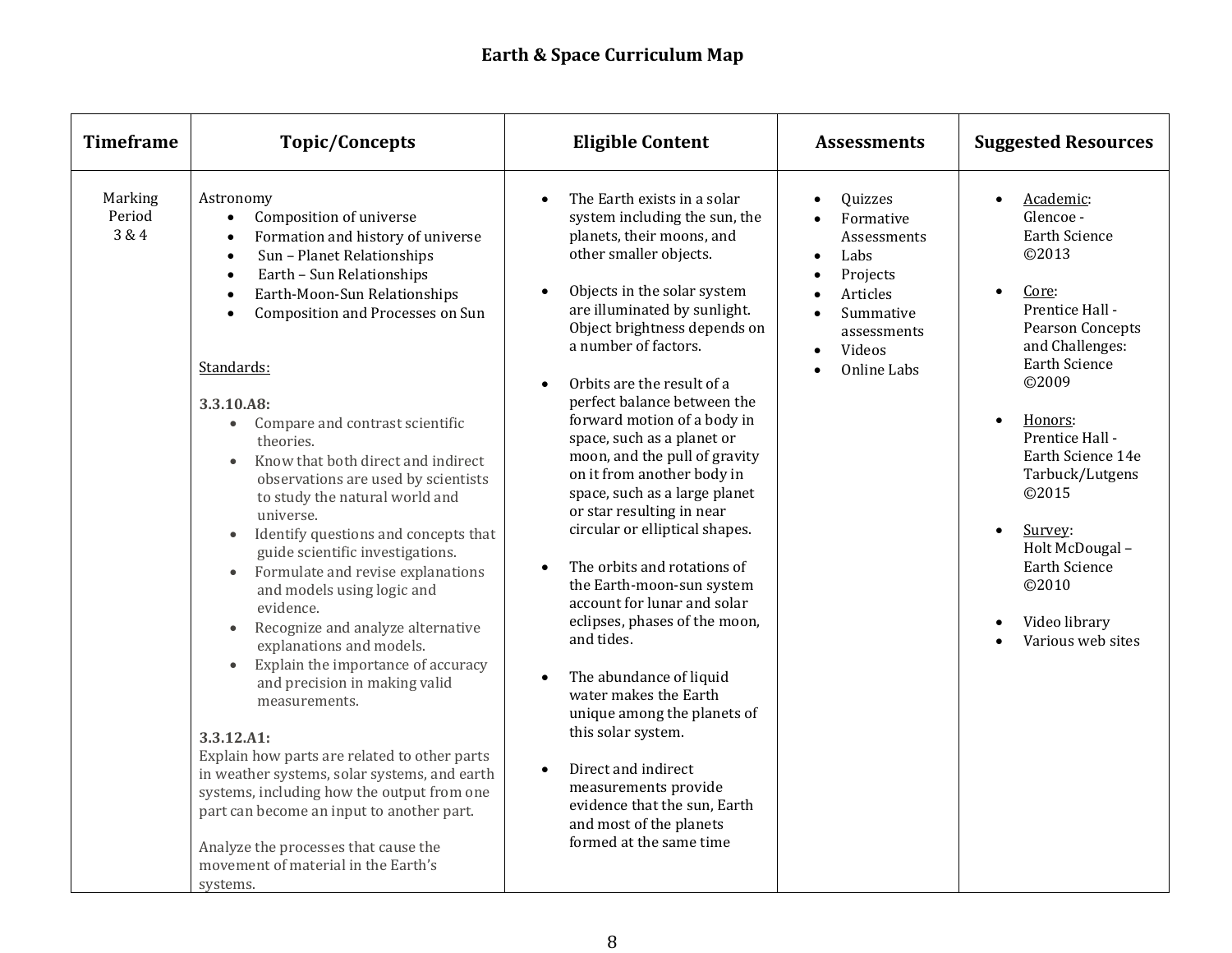| Classify Earth's internal and external<br>sources of energy such as radioactive<br>decay, gravity, and solar energy<br>3.3.12.A8:<br>Examine the status of existing<br>$\bullet$<br>theories.<br>Evaluate experimental information<br>$\bullet$<br>for relevance and adherence to<br>science processes.<br>Judge that conclusions are<br>$\bullet$<br>consistent and logical with<br>experimental conditions.<br>Interpret results of experimental<br>$\bullet$<br>research to predict new<br>information, propose additional<br>investigable questions, or advance a<br>solution.<br>Communicate and defend a<br>scientific argument.<br>3.3.10.B1:<br>Explain how gravity is responsible for<br>planetary orbits.<br>Explain what caused the sun, Earth, and<br>most of the other planets to form between 4<br>and 5 billion years ago.<br>Provide evidence to suggest the Big Bang<br>Theory.<br>Describe the basic nuclear<br>processes involved in energy production in<br>a star.<br>3.3.10.B2:<br><b>SCALE AND MEASUREMENT</b><br>Explain how scientists obtain information<br>about the universe by using technology to<br>detect electromagnetic radiation that is | Groups of stars that move in<br>$\bullet$<br>unison in the night sky form<br>constellations.<br>Direct and remote sensing<br>$\bullet$<br>provides evidence that<br>billions of star cluster into<br>galaxies.<br>Direct and remote sensing<br>$\bullet$<br>provides evidence that the<br>universe contains billions of<br>galaxies.<br>The current theory as to the<br>$\bullet$<br>formation of the universe is<br>known as the big bang theory. |  |
|-----------------------------------------------------------------------------------------------------------------------------------------------------------------------------------------------------------------------------------------------------------------------------------------------------------------------------------------------------------------------------------------------------------------------------------------------------------------------------------------------------------------------------------------------------------------------------------------------------------------------------------------------------------------------------------------------------------------------------------------------------------------------------------------------------------------------------------------------------------------------------------------------------------------------------------------------------------------------------------------------------------------------------------------------------------------------------------------------------------------------------------------------------------------------------|----------------------------------------------------------------------------------------------------------------------------------------------------------------------------------------------------------------------------------------------------------------------------------------------------------------------------------------------------------------------------------------------------------------------------------------------------|--|
|-----------------------------------------------------------------------------------------------------------------------------------------------------------------------------------------------------------------------------------------------------------------------------------------------------------------------------------------------------------------------------------------------------------------------------------------------------------------------------------------------------------------------------------------------------------------------------------------------------------------------------------------------------------------------------------------------------------------------------------------------------------------------------------------------------------------------------------------------------------------------------------------------------------------------------------------------------------------------------------------------------------------------------------------------------------------------------------------------------------------------------------------------------------------------------|----------------------------------------------------------------------------------------------------------------------------------------------------------------------------------------------------------------------------------------------------------------------------------------------------------------------------------------------------------------------------------------------------------------------------------------------------|--|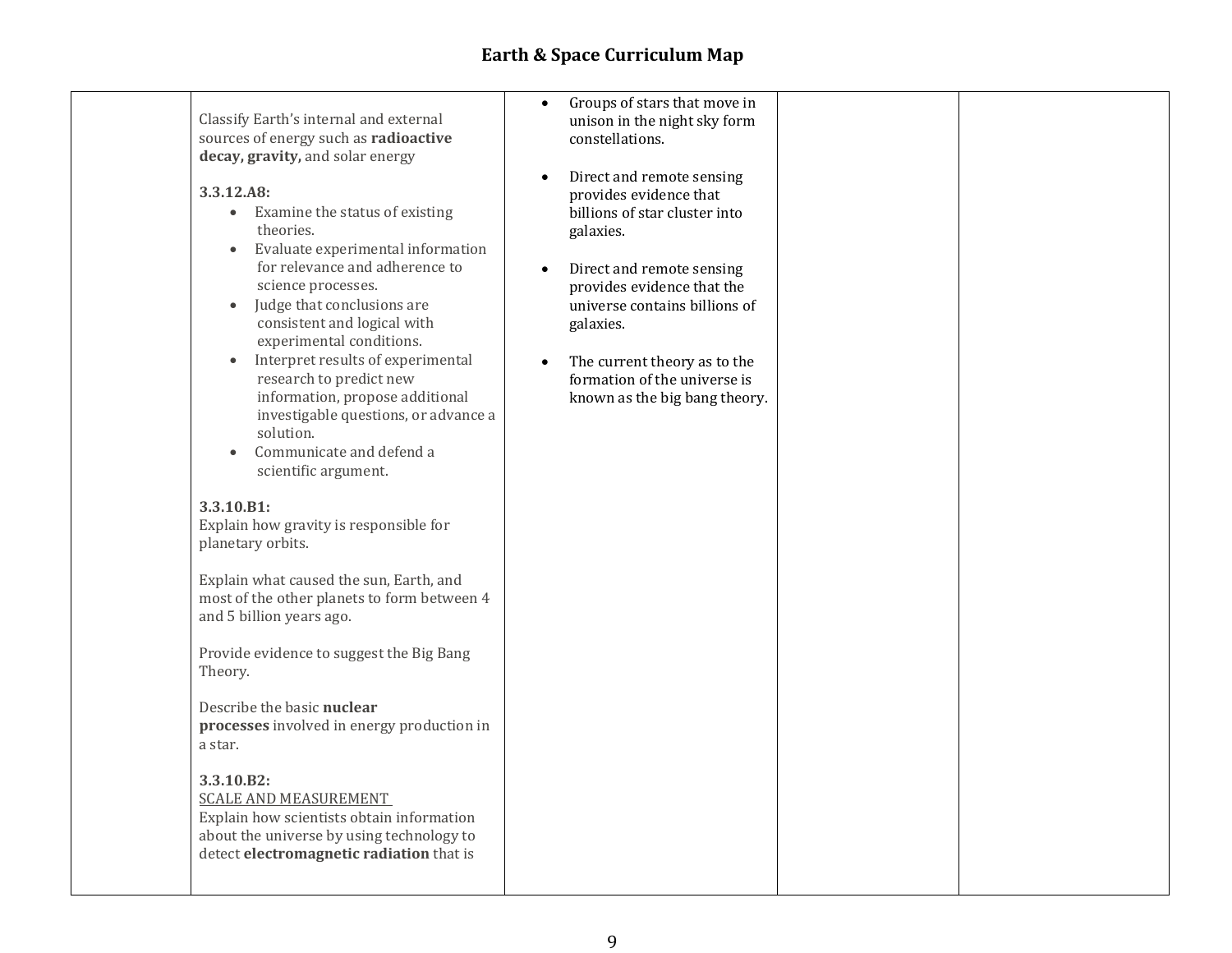| emitted, reflected, or absorbed by stars and<br>other objects.                                                                                                                                                                                                                                                                                                                                                                                                                                                                                                                            |  |  |
|-------------------------------------------------------------------------------------------------------------------------------------------------------------------------------------------------------------------------------------------------------------------------------------------------------------------------------------------------------------------------------------------------------------------------------------------------------------------------------------------------------------------------------------------------------------------------------------------|--|--|
| <b>CONSTANCY AND CHANGE</b><br>Describe changes in the universe over<br>billions of years.                                                                                                                                                                                                                                                                                                                                                                                                                                                                                                |  |  |
| <b>SCALE AND MEASUREMENT</b>                                                                                                                                                                                                                                                                                                                                                                                                                                                                                                                                                              |  |  |
| Explain the scale used to measure the sizes<br>of stars and galaxies and the distances<br>between them                                                                                                                                                                                                                                                                                                                                                                                                                                                                                    |  |  |
| 3.3.10.B3:<br>Compare and contrast scientific<br>$\bullet$<br>theories.<br>Know that both direct and indirect<br>$\bullet$<br>observations are used by scientists<br>to study the natural world and<br>universe.<br>Identify questions and concepts that<br>$\bullet$<br>guide scientific investigations.<br>Formulate and revise explanations<br>$\bullet$<br>and models using logic and<br>evidence.<br>Recognize and analyze alternative<br>$\bullet$<br>explanations and models.<br>Explain the importance of accuracy<br>$\bullet$<br>and precision in making valid<br>measurements. |  |  |
| 3.3.12.B1:<br>Describe the life cycle of stars based on<br>their mass.                                                                                                                                                                                                                                                                                                                                                                                                                                                                                                                    |  |  |
| Analyze the influence of gravity on the<br>formation and life cycles of galaxies,<br>including our own Milky Way galaxy; stars;<br>planetary systems; and residual material<br>left from the creation of the solar system.<br>Relate the nuclear processes involved in<br>energy production in stars and supernovas<br>to their life cycles.                                                                                                                                                                                                                                              |  |  |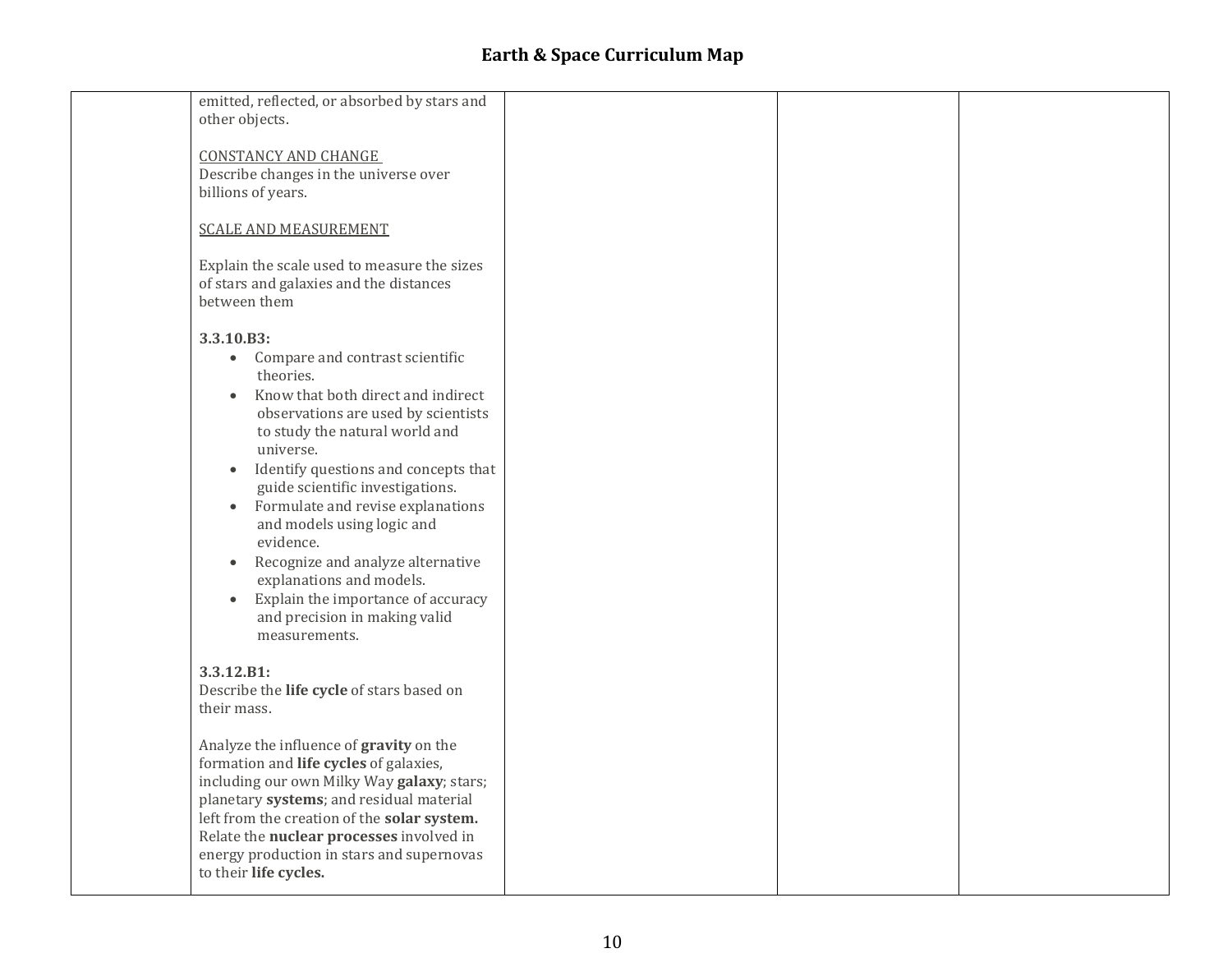| 3.3.12.B2:<br>MODELS AND SCALE<br>Apply mathematical models and computer<br>simulations to study evidence collected<br>relating to the extent and composition of the<br>universe.<br>PATTERNS AND CONSTANCY AND CHANGE<br>Analyze the evidence supporting theories of<br>the origin of the universe to predict its<br>future.                                                                                                                                                                                                |                                                                                                                    |  |
|------------------------------------------------------------------------------------------------------------------------------------------------------------------------------------------------------------------------------------------------------------------------------------------------------------------------------------------------------------------------------------------------------------------------------------------------------------------------------------------------------------------------------|--------------------------------------------------------------------------------------------------------------------|--|
| 3.3.12.B3:<br>Examine the status of existing<br>$\bullet$<br>theories.<br>Evaluate experimental information<br>$\bullet$<br>for relevance and adherence to<br>science processes.<br>Judge that conclusions are<br>$\bullet$<br>consistent and logical with<br>experimental conditions.<br>Interpret results of experimental<br>$\bullet$<br>research to predict new<br>information, propose additional<br>investigable questions, or advance a<br>solution.<br>Communicate and defend a<br>$\bullet$<br>scientific argument. |                                                                                                                    |  |
| <b>ESS Dynamics and Ecology</b><br><b>Natural Resources</b><br>$\bullet$<br><b>Alternative Energy</b><br>$\bullet$<br>Hydrogeology & Water Quality<br>$\bullet$<br>Watersheds & Wetlands                                                                                                                                                                                                                                                                                                                                     | Air, soil, water, and indoor<br>pollution affect human health<br>in a variety of ways.                             |  |
| Standards:<br>3.3.10.A1:<br>Relate plate tectonics to both slow and<br>rapid changes in the earth's surface.                                                                                                                                                                                                                                                                                                                                                                                                                 | Wetlands play an important<br>$\bullet$<br>part in pollution control,<br>water quality and human<br>health issues. |  |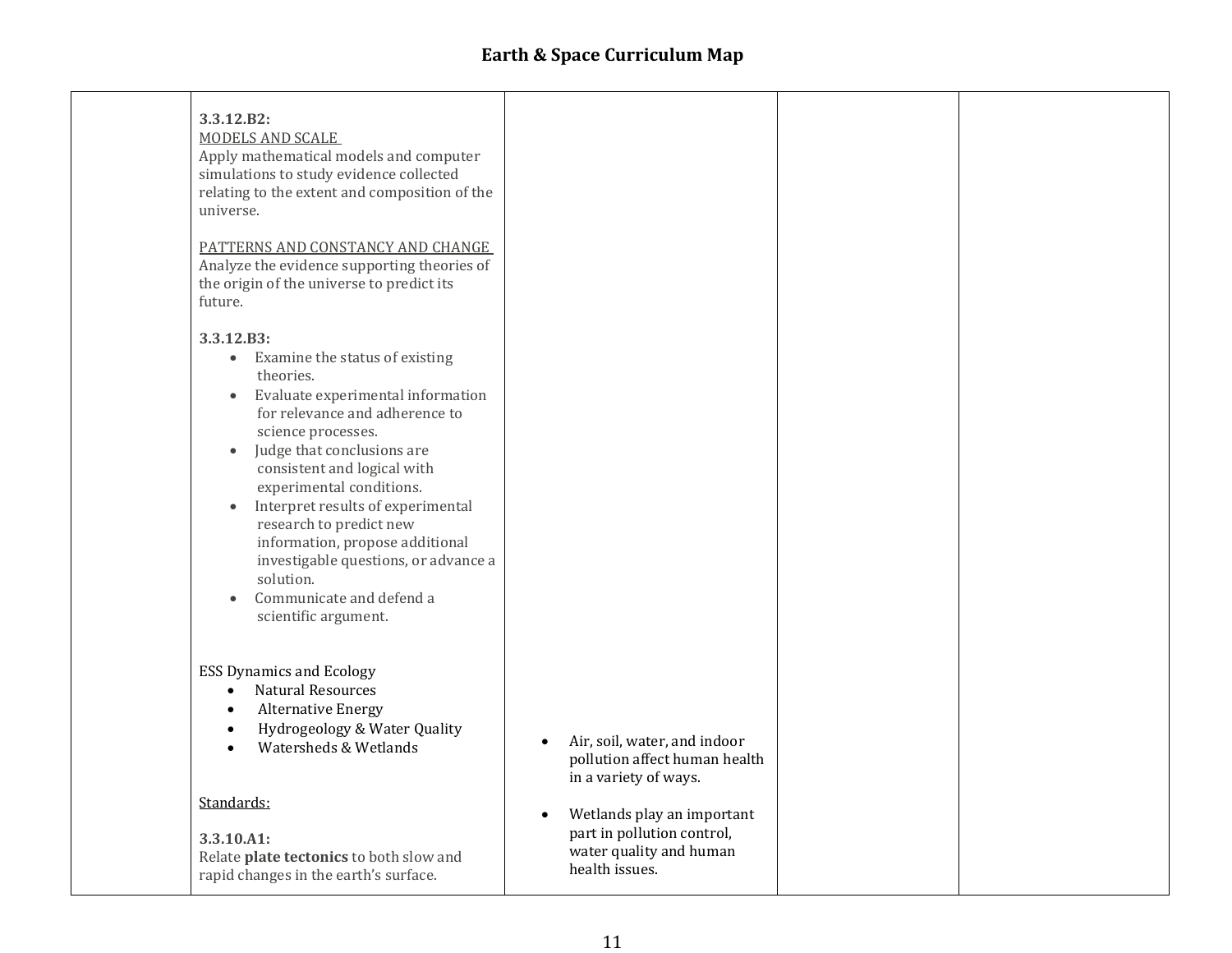| Describe the rock cycle and the processes<br>that are responsible for the formation<br>of igneous, sedimentary,<br>and metamorphic rocks.<br>Relate geochemical cycles to the<br>conservation of matter.<br>Explain how the Earth is composed of a<br>number of dynamic, interacting systems<br>exchanging energy or matter.<br>3.3.10.A2:<br>Analyze the effects on the environment and<br>the carbon cycle of using both renewable<br>and nonrenewable sources of energy.<br>3.3.10.A7:                                                                                                                                                  | The misuse of natural<br>$\bullet$<br>resources can negatively<br>affect the sustainability of<br>society.<br>There are costs and benefits<br>$\bullet$<br>associated with cleaning up<br>contaminants.<br>Because natural resources<br>$\bullet$<br>like coal, water, oil and<br>timber have economic<br>influences, their availability<br>can determine the local<br>community's prosperity.<br>A steady or increased<br>$\bullet$<br>demand for a particular |  |
|--------------------------------------------------------------------------------------------------------------------------------------------------------------------------------------------------------------------------------------------------------------------------------------------------------------------------------------------------------------------------------------------------------------------------------------------------------------------------------------------------------------------------------------------------------------------------------------------------------------------------------------------|-----------------------------------------------------------------------------------------------------------------------------------------------------------------------------------------------------------------------------------------------------------------------------------------------------------------------------------------------------------------------------------------------------------------------------------------------------------------|--|
| <b>SCALE/MODELS</b><br>Interpret and create models of the Earth's<br>physical features in various mapping<br>representations.<br><b>CONSTANCY AND CHANGE</b><br>Relate constancy and change to the<br>hydrologic and geochemical cycles.<br><b>SCALE</b><br>Apply an appropriate scale to illustrate<br>major events throughout geologic time.<br>CONSTANCY/CHANGE<br>Describe factors that contribute to global<br>climate change.<br>3.3.10.A8:<br>Compare and contrast scientific<br>$\bullet$<br>theories.<br>Know that both direct and indirect<br>observations are used by scientists<br>to study the natural world and<br>universe. | natural resource can affect<br>the environment.<br>New technologies used in<br>$\bullet$<br>industries can increase the<br>efficiency and prolong the<br>supply of some natural<br>resources.                                                                                                                                                                                                                                                                   |  |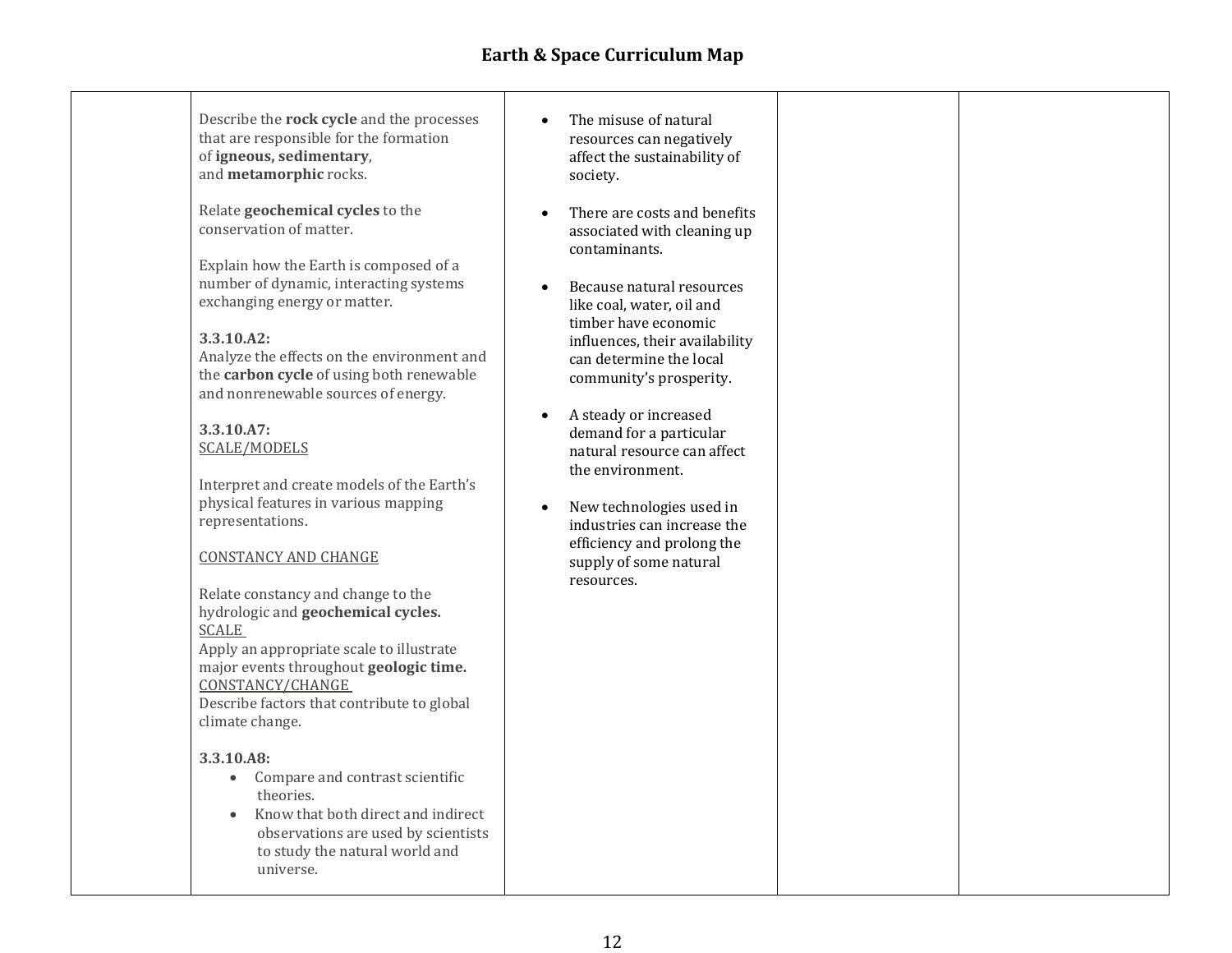| Identify questions and concepts that<br>$\bullet$<br>guide scientific investigations.      |  |  |
|--------------------------------------------------------------------------------------------|--|--|
| Formulate and revise explanations<br>$\bullet$                                             |  |  |
| and models using logic and<br>evidence.                                                    |  |  |
| Recognize and analyze alternative<br>$\bullet$                                             |  |  |
| explanations and models.                                                                   |  |  |
| Explain the importance of accuracy<br>$\bullet$<br>and precision in making valid           |  |  |
| measurements.                                                                              |  |  |
| 3.3.12.A1:                                                                                 |  |  |
| Explain how parts are related to other parts                                               |  |  |
| in weather systems, solar systems, and earth<br>systems, including how the output from one |  |  |
| part can become an input to another part.                                                  |  |  |
| Analyze the processes that cause the                                                       |  |  |
| movement of material in the Earth's                                                        |  |  |
| systems.                                                                                   |  |  |
| Classify Earth's internal and external                                                     |  |  |
| sources of energy such as radioactive<br>decay, gravity, and solar energy                  |  |  |
|                                                                                            |  |  |
| 3.3.12.A2:<br>Analyze the availability, location, and                                      |  |  |
| extraction of Earth's resources.                                                           |  |  |
| Evaluate the impact of using renewable and                                                 |  |  |
| nonrenewable energy resources on the                                                       |  |  |
| Earth's system.                                                                            |  |  |
| 3.3.12.A7:<br><b>MODELS</b>                                                                |  |  |
| Interpret and analyze a combination of                                                     |  |  |
| ground-based observations, satellite data,                                                 |  |  |
| and computer models to demonstrate<br>Earth systems and their interconnections.            |  |  |
|                                                                                            |  |  |
| CONSTANCY/CHANGE<br>Infer how human activities may impact the                              |  |  |
| natural course of Earth's cycles.                                                          |  |  |
|                                                                                            |  |  |